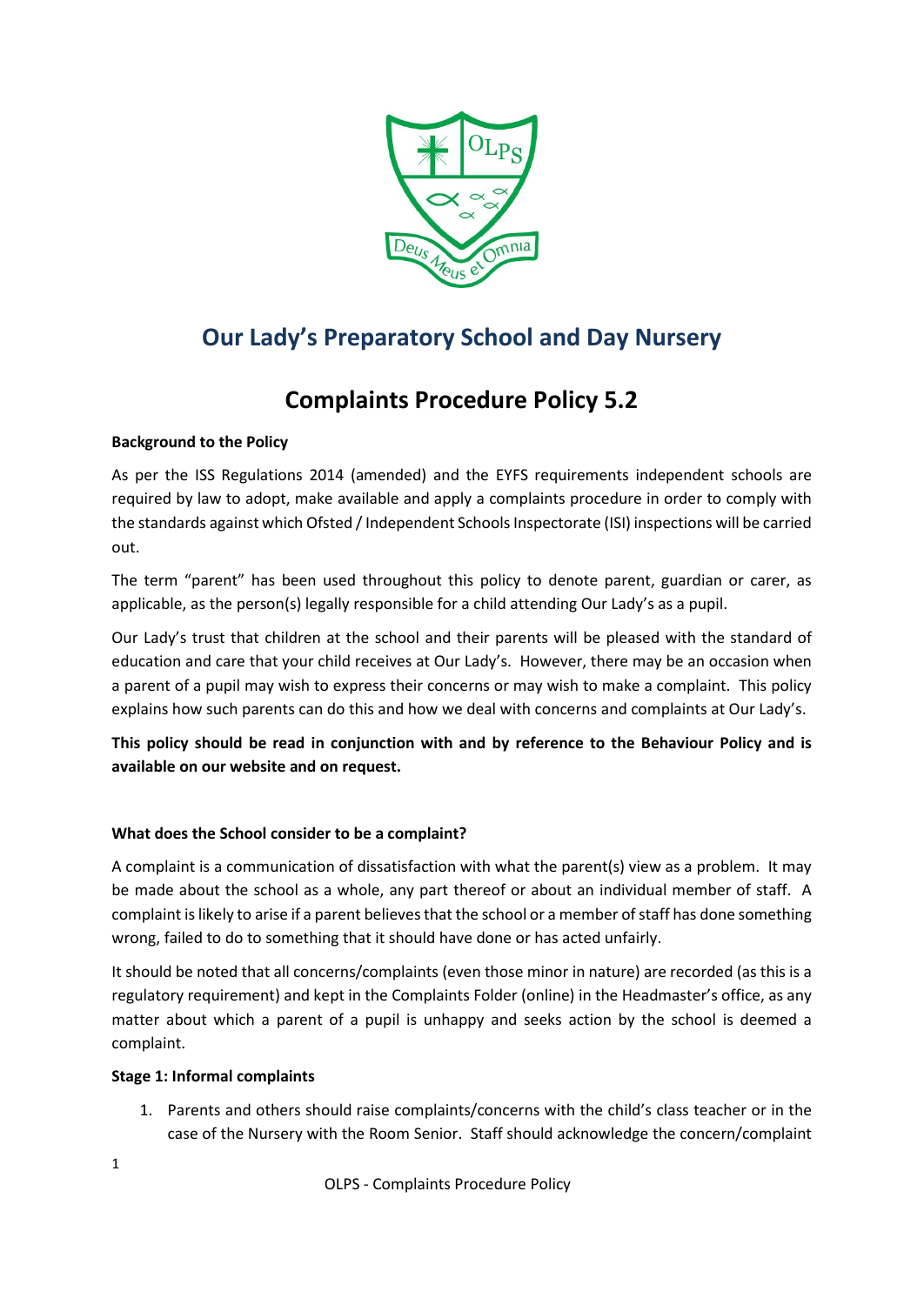within five days. If after this first step in the complaints procedure, parents are not happy, they should then speak with the Deputy Manager and /or Manager of the Nursery or in the case of the school with the Deputy Headmaster or Headmaster.

- 2. If the parent believes that the complaint/concern is more serious or sensitive they should talk to the Headmaster who will investigate, and then report back either in writing, or more usually at this informal stage, through an interview with the complainant, within five working days.
- 3. Every effort will always be made to resolve the problem at this informal stage. Parents who remain dissatisfied at this stage will be informed by the Headmaster or Deputy Headmaster that they have the opportunity to make a formal complaint.

### **Stage 2: Formal Complaints**

- 1. Formal complaints should be made in writing to the Headmaster and will be investigated by the Nursery Manager and Headmaster in the case of the Nursery and by the Deputy Headmaster and Headmaster (School) in the first instance.
- 2. In most cases, the Headmaster will meet or at least speak with the parents concerned, within **5 term-time working days** of receiving the complaint, to discuss the matter. If possible, a resolution will be agreed at this stage.
- 3. Written complaints about the fulfilment of the Early Years Foundation Stage (EYFS) requirements will be investigated and the complainant notified of the outcome of the investigation within **28 days**. The record of complaint must be made available to Ofsted and or ISI on request. Please see details at the end of this policy.
- 4. It may be necessary for the Headmaster to carry out further investigations. Further investigations will be conducted within 5 working days.
- 5. The Headmaster will keep written records of all meetings and interviews held in relation to the complaint.
- 6. Once the Headmaster is satisfied that, so far as is practicable, all of the relevant facts have been established, a decision will be made within a further 5 working days after further investigations and parents will be informed of this decision in writing. The Headmaster will also give reasons for his decision.

If the complaint directly concerns the Headmaster however, parents should contact the Chairman of the Board of Trustees.

#### **Stage 3: Panel Hearing**

If having discussed the matter with the Headmaster, the parent still feels dissatisfied, they should contact the Chair of Trustees who will convene a panel of at least two Trustees and one person independent of the management and running of the School to consider the complaint.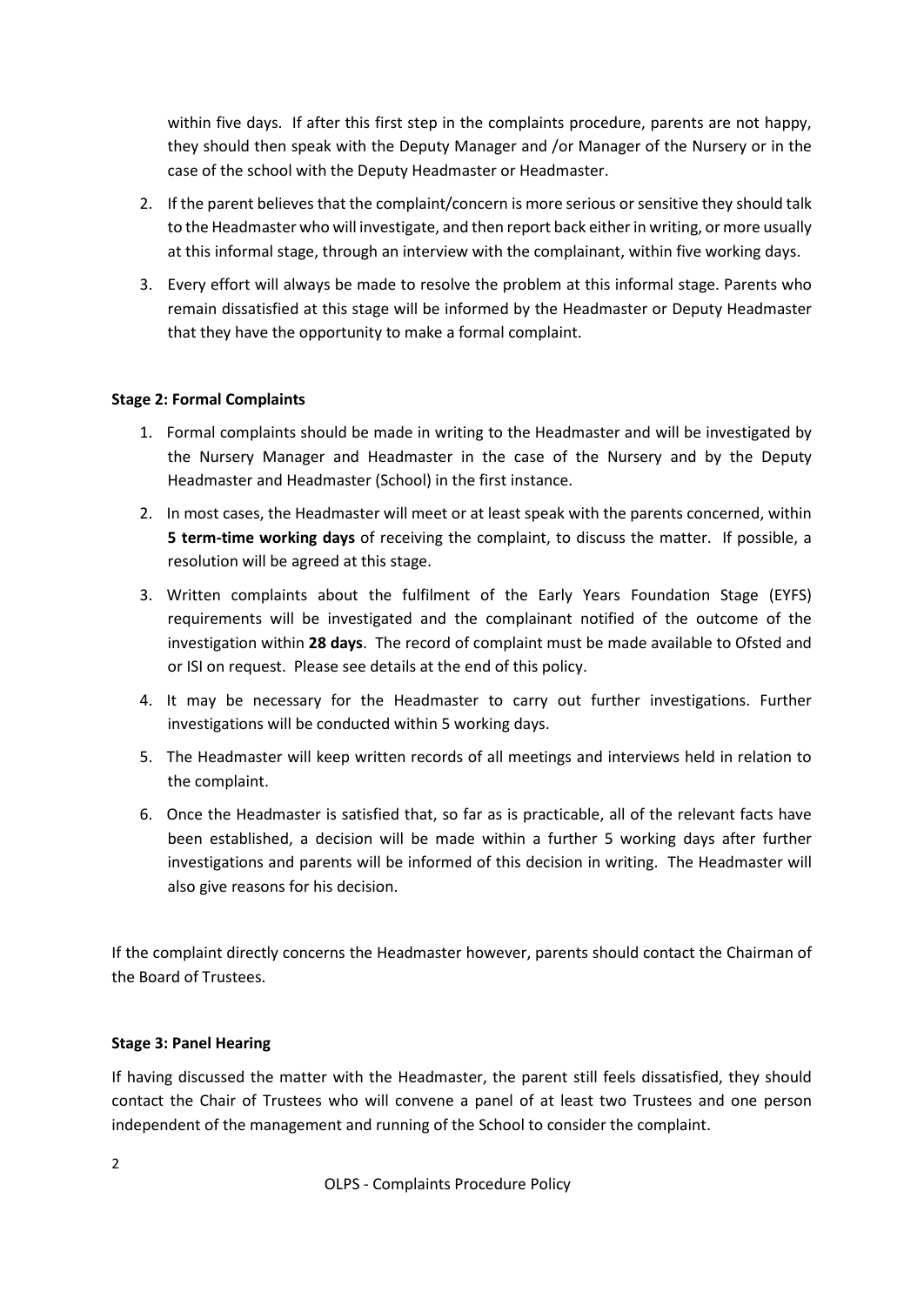The Department for Education (DfE) provides the following guidance on the identity of an independent panel member:

*"Our general view is that people who have held a position of responsibility and are used to analysing evidence and putting forward balanced arguments would be suitable. Examples of persons likely to be suitable are serving or retired business people, civil servants, heads or senior members of staff at other schools, people with a legal background and retired members of the Police Force might be considered"*

No member of the panel may have any involvement with any matter detailed in the complaint. You can send a letter to the Chair of Trustees at the following address:

Chair of Trustees, Our Lady's Preparatory School C/o 69 New Wokingham Road Crowthorne RG45 6JG

The Chairperson will acknowledge the request within 5 working days. Where further investigation is required, the Panel will determine how it should be carried out. Investigations will aim to be conducted within 5 working days.

After the investigation has been completed, the Panel will endeavour to convene within 10 working days.

(If at all possible, the Panel will resolve the parents' complaint appropriately and immediately without the need for further investigation).

At the Panel Hearing, the parent/s may be accompanied by another person.

After due consideration of all facts they consider relevant, the Panel will reach a decision and may make recommendations, which it shall complete as soon as reasonably practicable. All complaints registered within one week of the end of a half term/term may take additional time to resolve.

The Panel will send written confirmation of its decision to the parents and the reasons for it within seven working days of reaching this decision. The Panel's findings and any recommendations will be sent in writing to the complainants/parents, the Headmaster, Trustees and, where relevant, the person(s) about whom the complaint was made. The decision of the Panel will be final. A copy of the findings and recommendations can be provided to the complainant and, where relevant, the person complained about and will be available for inspection on the School premises by the Headmaster/Chair of Trustees.

Parents can be assured that all concerns and complaints will be treated seriously and confidentially. Correspondence, statements and records will be kept confidential except where the Secretary of State or a body conducting an inspection under sections 108 and 109 of the 2008 Education and Skills Act, as amended, requests access to them; or where any other legal obligation prevails. A written record will be kept of all complaints whether they are resolved following a formal procedure, or proceed to a panel hearing and the action taken by the school as a result of these complaints (regardless of whether they are upheld).

Parents are always welcome to address their serious concerns on any matter to the Headmaster. Written records of all serious complaints and their outcomes (including at what stage they were

OLPS - Complaints Procedure Policy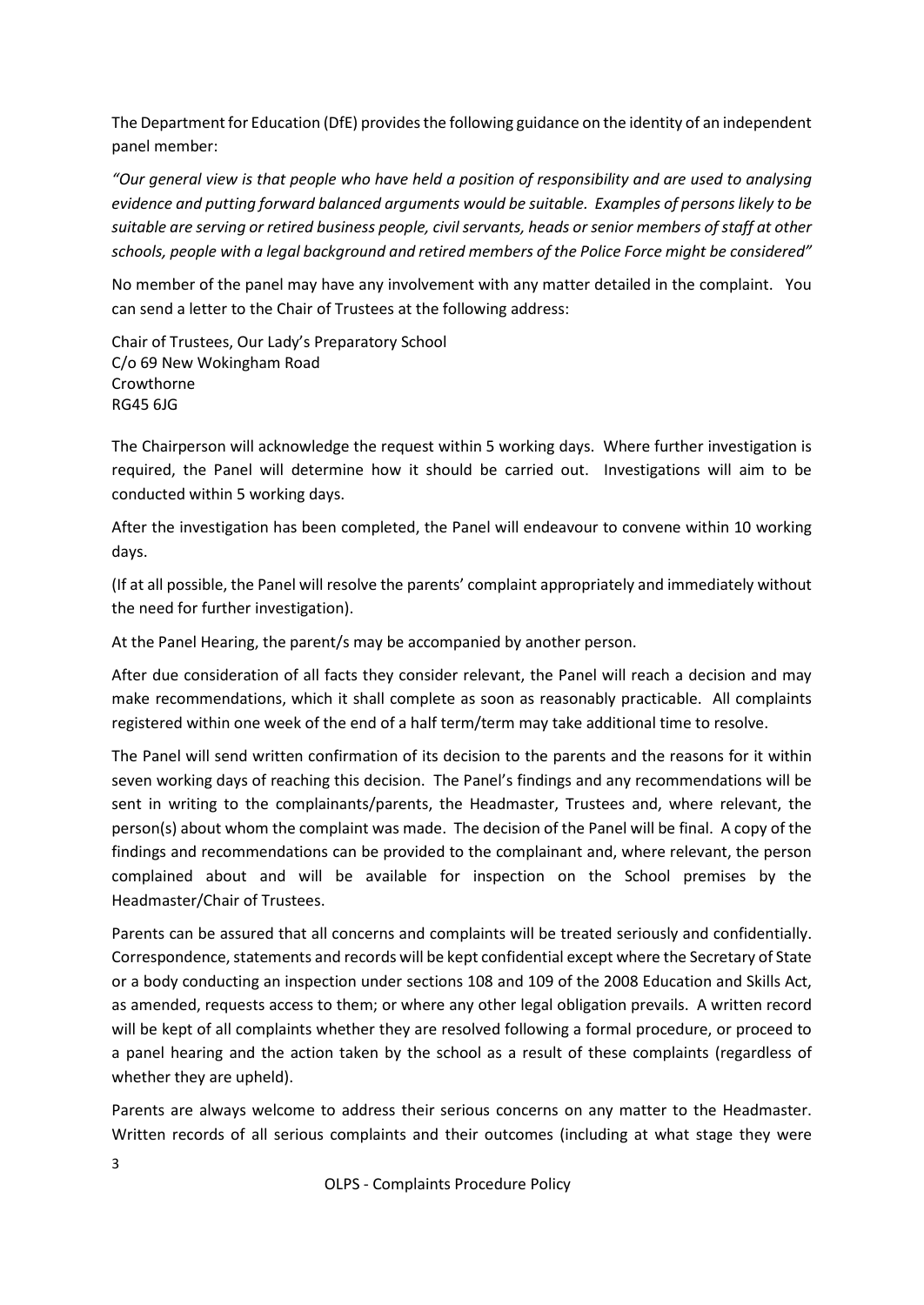resolved) will be kept and reviewed at least annually by The Chair of the Trustees, The Headmaster and The Deputy Headmaster.

Once a complaint has been resolved the SMT and Trustees will review the content of the complaint and if necessary put in place procedures to prevent a similar incident.

This review will be recorded in the Minutes of a meeting of the Trustees.

Parents may also contact Ofsted/ISI by the following means:

| Email:<br>Ofsted Helpline Telephone Number:<br><b>Ofsted Address:</b> | ofsted@ofsted.gov.uk<br>0300 123 4666<br>Ofsted, Piccadilly Gate,<br>Store Street, Manchester, M1 2WD |
|-----------------------------------------------------------------------|-------------------------------------------------------------------------------------------------------|
| Email:                                                                | concerns@isi.net                                                                                      |
| <b>Phone Number:</b>                                                  | 0207 600 0100                                                                                         |
| <b>ISI Address:</b>                                                   | Independent Schools Inspectorate<br>First Floor, CAP House<br>9-12 Long Lane, London, EC1A 9HA        |

**No complaints have been recorded this academic year 2020-2021.**

**Any complaints that were made to Our Lady's were resolved informally during stage 1 of the procedure and did not reach stage 2 as a result. The reaching of stage 2 as part of this process would mean a complaint had taken on formal status.**

**The Complaints Policy does not apply in the case of pupils excluded from school under the terms of the Behaviour and Exclusions Policy.**